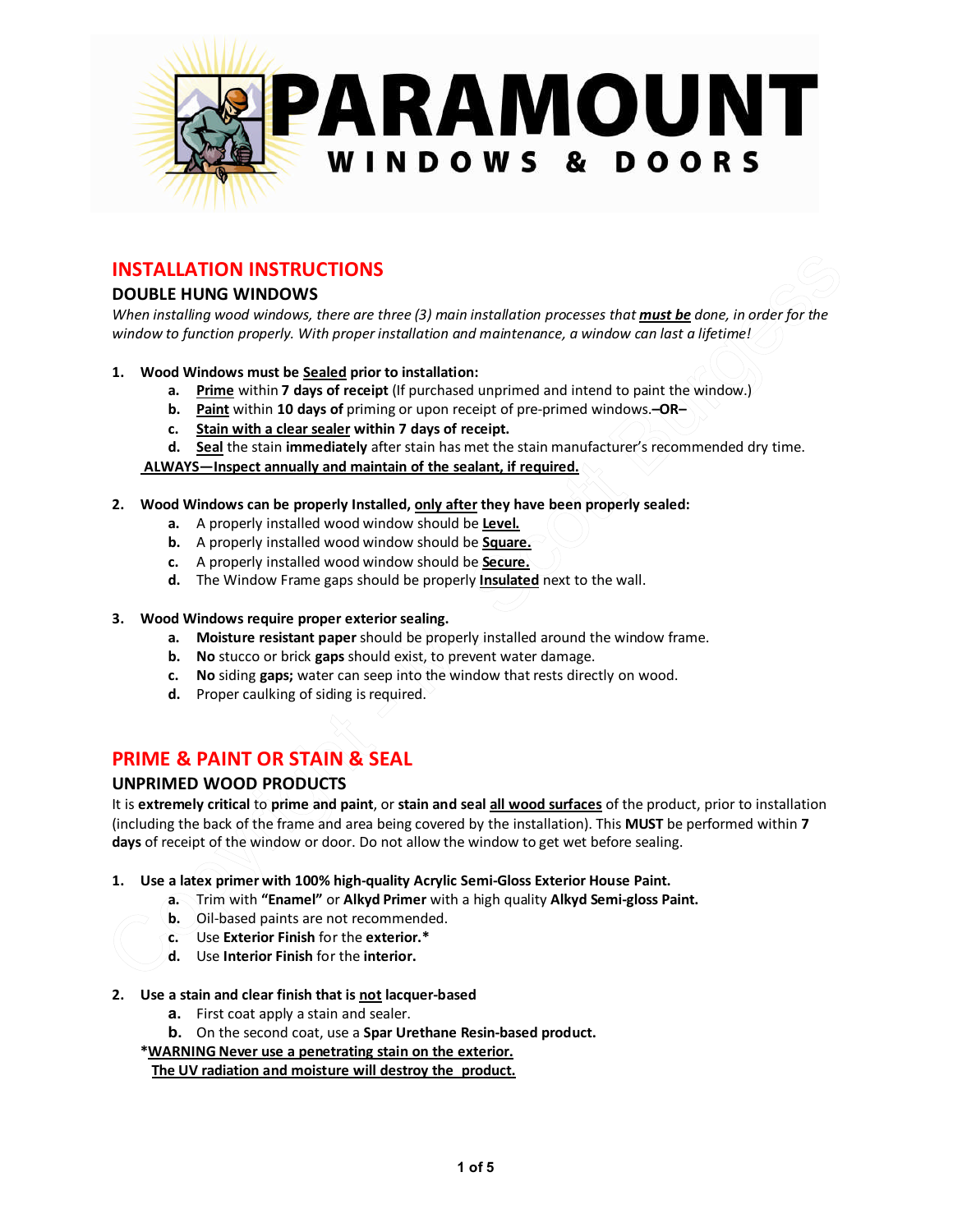

# **PRIMED WOOD PRODUCTS**

*Paramount Windows and Doors now offers factory priming, on request. If you do not use our pre-primed product, please refer to the instructions below. It is extremely critical to paint wood products within 10 days, after priming the wood, or upon receipt of your new Paramount Windows & Doors merchandise.*

# **1. Use a latex primer with 100% high-quality Acrylic Semi-Gloss Exterior House Paint.**

- **a.** Trim with "Enamel" or **Alkyd Primer** with a high quality **Alkyd Semi-gloss Paint.**
	- **b.** Oil-based paints are not recommended.
	- **b.** Use **Exterior Finish** for the exterior.
	- **c.** Use **Interior Finish** for the interior.



- **2. Paint must lap** onto the glass for proper moisture seal as demonstrated above.
	- **a.** Once painted, remove over paint carefully from the glass using a flat razor blade or paint scrapper placed squarely on the glass.
		- **Do Not** hold the razor blade or paint scraper tilted, as this may scratch the glass.
		- Use proper **safety handles** on razor blades or paint scrappers.
		- **Be careful** to not cut yourself as you scrap excess paint. Always stroke the tool away
		- from your body.
		- Be sure to leave a **slight paint overlap for the seal.**
	- **b.** Sills: It is necessary to seal sills (especially Oak Sills) on all sides before installation.
	- **c. Installer:** Always use a licensed contractor, who is an experience installer, who follows the installation instructions.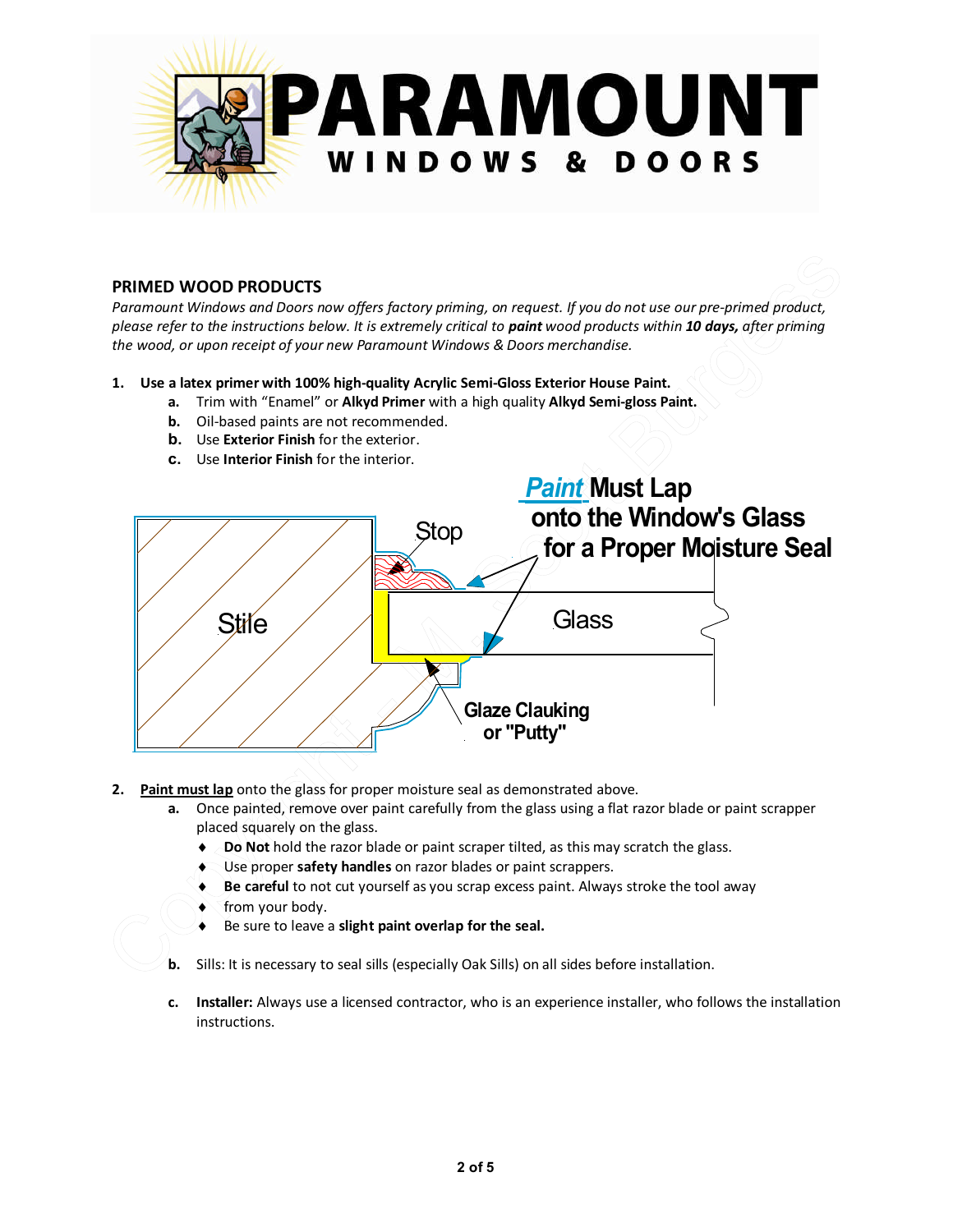![](_page_2_Picture_0.jpeg)

# **FRAME & WINDOW MEASUREMENTS**

![](_page_2_Picture_2.jpeg)

Most windows are framed in this basic configuration. Measuring a window frame opening is performed by taking six (6) measurements. Measure the "Window Frame Opening" in 6 areas.

# **Measure the width from the—**

- **1.** Side-to-side across the top,
- **2.** Side-to-side across the middle
- **3.** Side-to-side across the bottom.

# **Measure the height from the—**

- **4.** Top-to-bottom on the right-hand side,
- **5.** Top-to-bottom on the left-hand side,
- **6.** Top-to-bottom on the and the middle.
- Always use the Shortest Dimension for the Window Frame Opening.
- The "Window" measurement is  $\frac{y}{2}$ " less for both the width and height of the net "Window Frame Opening".

# **EXCEPTION**

**Double Hung Windows with Acme Balances, when the sash weighs more the 32 pounds. Subtract 1" from the width of the Window Frame Opening.**

# **INSTALL THE "WINDOW INTO "WINDOW FRAME OPENING"**

- The Window should be placed into the *window frame opening* from the outside.
- Apply an acrylic caulking around the edge exterior **Header, Trimmer Studs and Header**.
- Be sure the moisture paper is sealing completely around the window's exterior, with the top sheet overlapping downward.
- Place the window tightly up against the exterior wall and tact.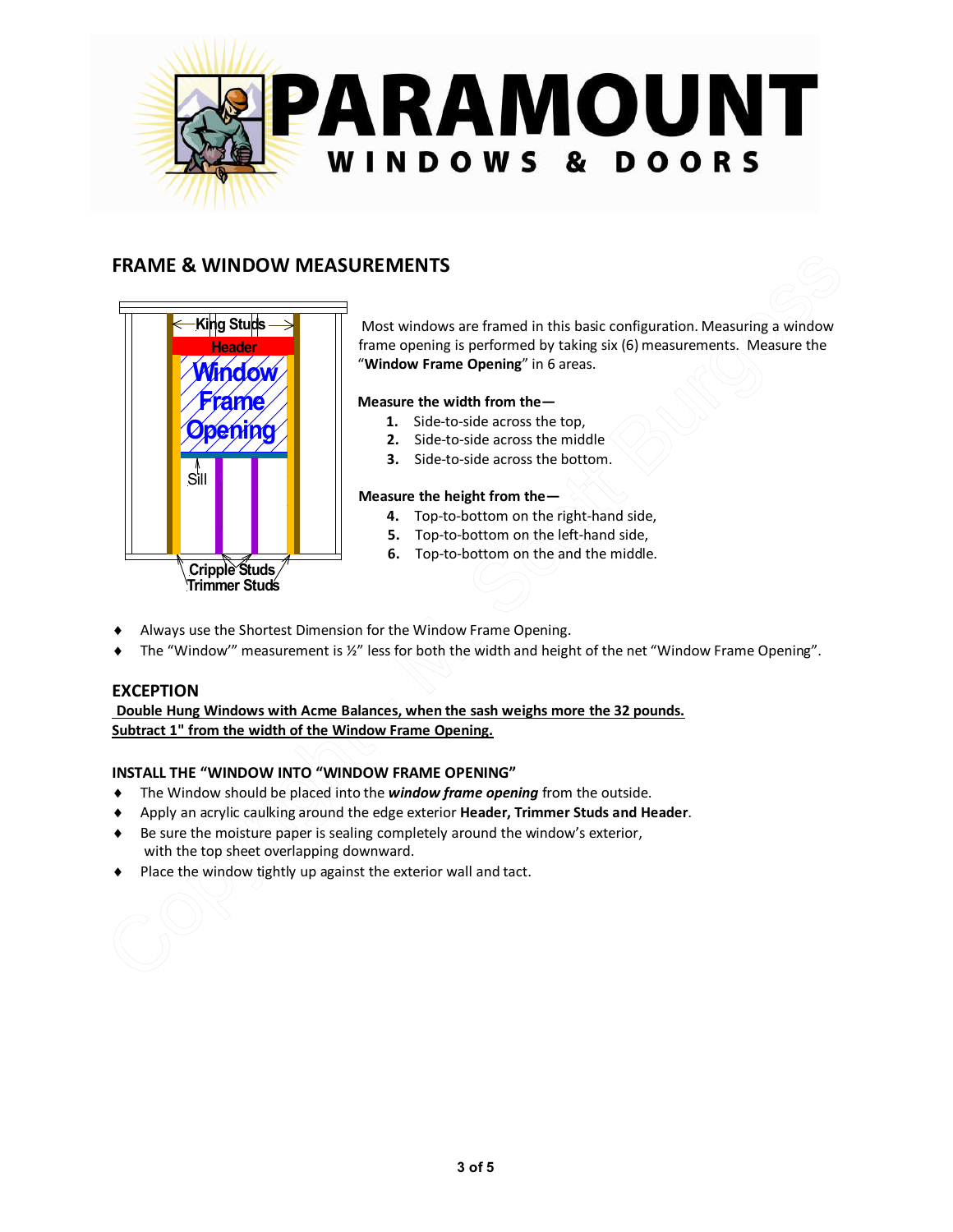![](_page_3_Picture_0.jpeg)

# **Double Hung Acme Installation 9-32# Sash**

![](_page_3_Figure_2.jpeg)

#### **The Window is to be installed "Level"**

- Level the window using a **level** resting on the window sill, shim the sill in three locations on each side, and the middle of the window.
- ◆ Loosen and tighten tact as necessary.
- ◆ A double hung window will not operate properly unless the window is properly "leveled" during installation.

# **The Window is to be installed "Square"**

- Square the window using a tape measure.
- $\blacklozenge$  Measure diagonally from corner to corner.
- The measurements must be equal.
- Using shims 1/3 and 2/3 up the frame on both sides, adjusting until the each diagonal measurement is equal to each other. A double hung window will not operate properly if the window is not squarely installed.

#### **The Window is to be installed "Securely"**

- ◆ Preferably, use a screw (some contractors may use nails).
- Attach the window frame to the trimmer studs, sill stud, and the header.
- ◆ Fasten every 6" to 12"; DO NOT fasten where the Acme Balance is located inside the frame.

# **The Window Frame should be properly "Insulated" with the wall.**

- Installation (preferably urethane foam) should be placed in-between the frame and the trimmer studs, sill stud and the header.
- Lastly, trim the window to your specifications.